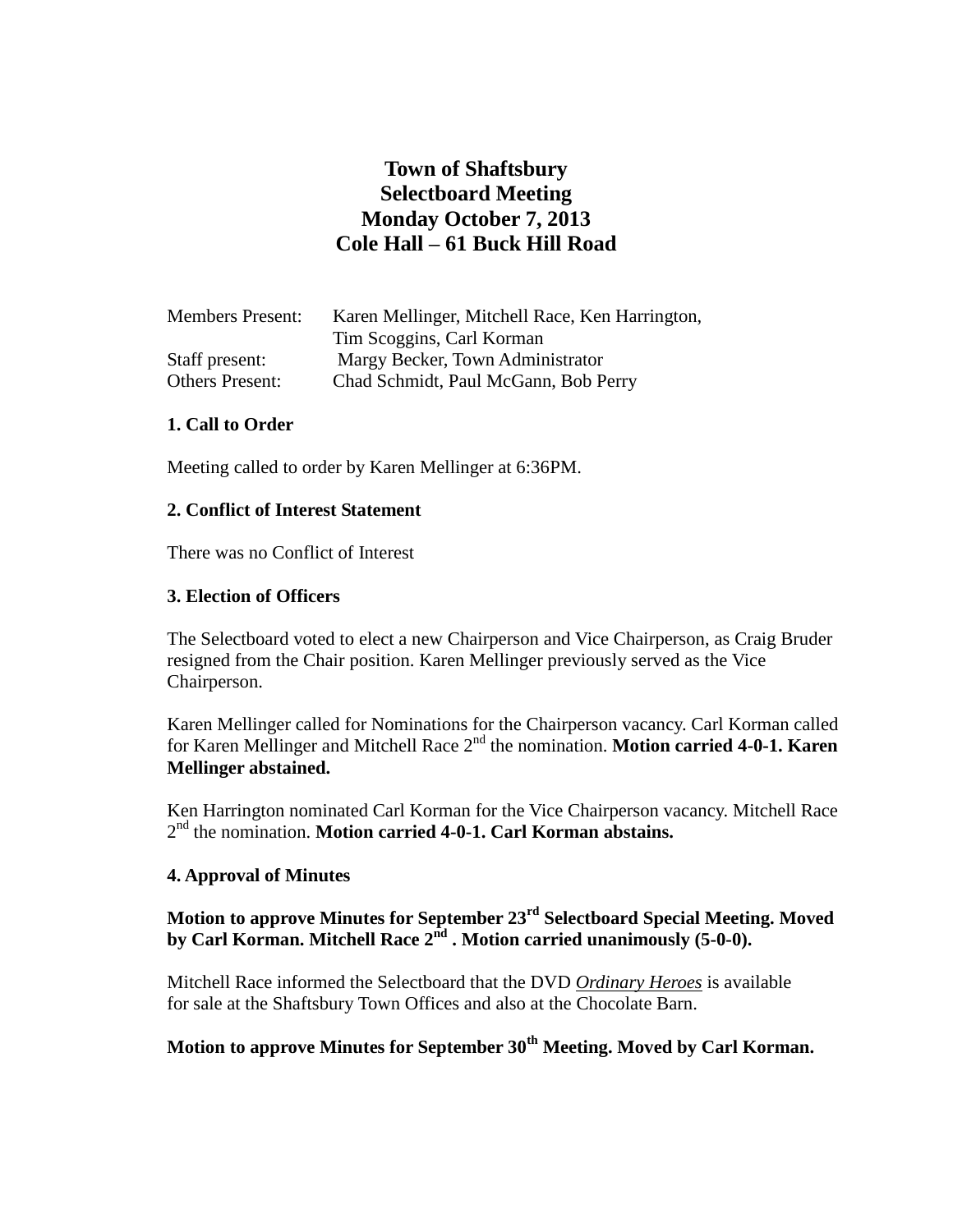# **Ken Harrington 2nd. Motion carried unanimously (5-0-0).**

## **5. Approval of Warrants**

# **Motion to approve Check Warrant #12 in the amount of \$25,717. Moved by Carl Korman/ Ken Harrington 2nd . Motion carried unanimously (5-0-0).**

**Items over \$1,000:** John Ray, Henry Martinka (Howard Park mower repair), Sycamore Landscape (mowing), TAM, VMERS.

#### **6. 6:45PM Announcements**

Tim Scoggins announced that Shaftsbury School will conduct a "walk to school" day Wednesday October 9th, 2013. It is all a part of the Safe Routes to School program per "encouraging kids to walk to school."

Mitchell Race announced that on October  $20<sup>th</sup>$  the Shaftsbury Historical Society will conduct an Open House at the Galusha House. The Open House will showcase a Civil War Medicine seminary by Phyllis Chapman between the hours of 2-4P.M. The showcase will include all the Medical tools used during the Civil War.

Karen Mellinger announced the Town of Shaftsbury received word that the Bike and Pedestrian Grant was accepted.

#### **7. Public Comments**

There were none.

## **8. 6:50PM Shaftsbury Constables – Current and Potential Future Duties**

The Selectboard discussed current and potential future duties with Bennington County Sheriff Chad Schmidt. Mitchell Race and Ken Harrington have worked on providing the Selectboard information about the best possible means of enforcement in the Town of Shaftsbury going forward, as the Town's current contract with the Bennington County Sheriff is set to expire.

It was noted Constables are now required to have certification training in law enforcement to be able to enforce laws as the Town Constable that includes, but not limited to, enforcing speed limits, and the ability to search, seize, and arrest.

The Selectboard discussed the expiring contract with the Bennington County Sheriff's Department. The Sheriff's Department currently charges the Town of Shaftsbury an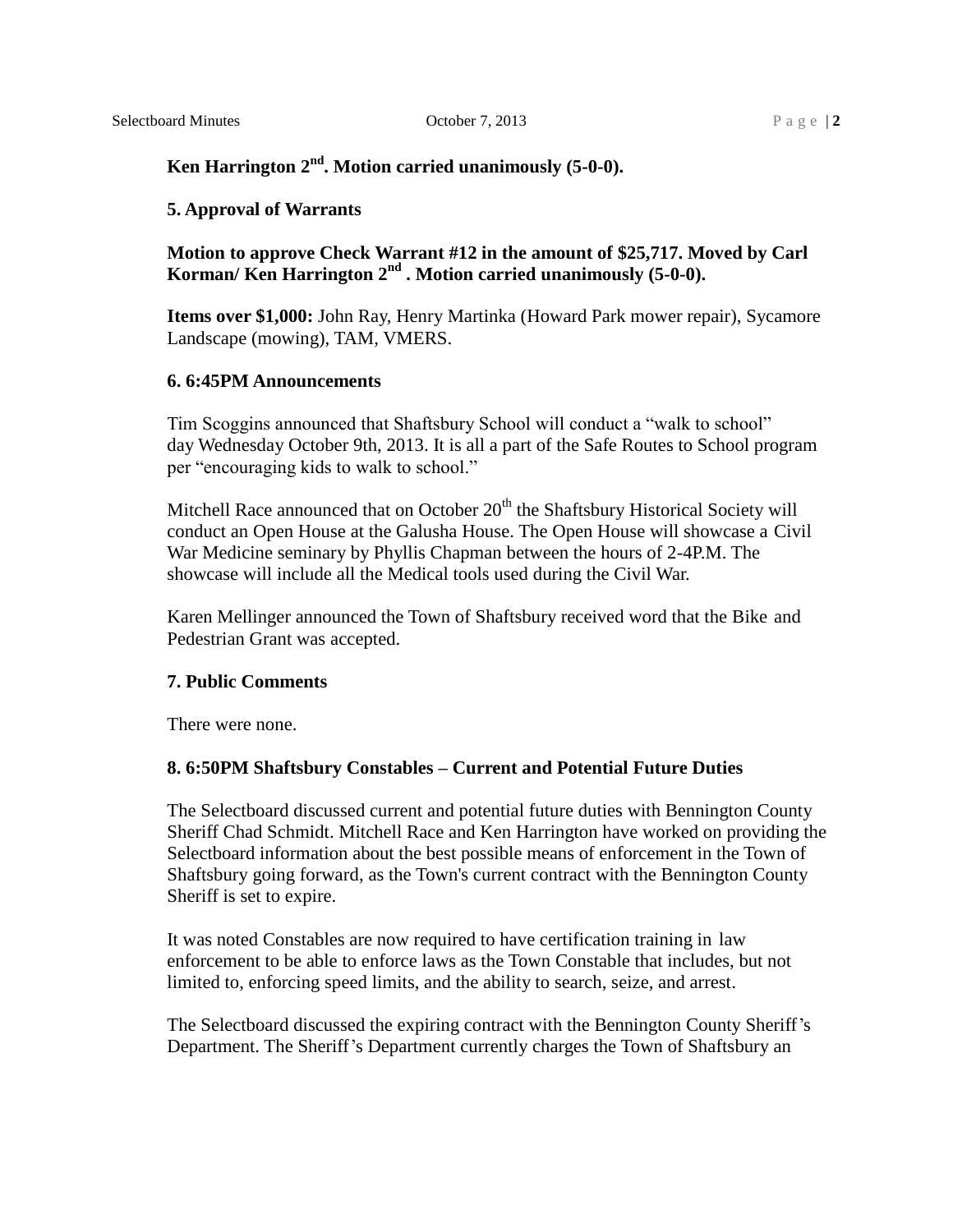hourly rate of \$17.67/hour. The Selectboard acknowledged that the current agreement is set to expire November 30th.

Mitchell Race suggested the Selectboard change the Constable from an elected position to appointed position in an effort to provide the Selectboard more control over Constable activities and more involvement in the enforcement process.

The contract with the Bennington County Sheriff's Office expires on November  $30<sup>th</sup>$ , 2013. The current agreement between the Town and the County Sheriff services includes 20 hrs/week of patrolling. The current budget is \$19,732. The unsubsidized cost of service is \$510.00 per week and \$26,520 per year.

Chad Schmidt stated he believed that there would be a conflict in having a full-time Constable enforcing the law in conjunction with the Bennington County Sheriff's Department. He stated he would not be open to a compromise. Chad Schmidt said he would still honor the current rate his Sheriff's Department charges the Town, once the agreement expires if the Town chose to continue to request his service. The hourly rate without the COPS grant is \$25.50/hr.

The Selectboard members said it was very pleased with the Service being provided by the Bennington County Sheriff's Department.

The Selectboard reviewed the statutory requirement for constables to have training for law enforcement. Questions of law enforcement authority were answered by Chad Schmidt.

Paul McGann and Bob Perry joined the Selectboard to discuss the need for a local Constable presence. Paul McGann suggested a "Community Policing" initiative. He stated he felt he and Bob Perry could enforce the law in the Town of Shaftsbury effectively.

## **9. Board of Listers: Request for Approval of Grand List Errors and Omissions**

The Selectboard read aloud the Grand List Errors and Omissions from the 2013 Grand List as provided by the Listers. The Errors and Omissions are submitted to the Selectboard when errors in the grand list are found after the grand list is lodged with the Town Clerk.

# **Motion to approve adjusted Grand List for Parcel ID#1101352 in the amount of \$611,900. Moved by Korman/Harrington 2nd. Motion carried unanimous (5-0-0).**

**Motion to approve \$40,000 exemption which is to be applied to Grand List Parcel**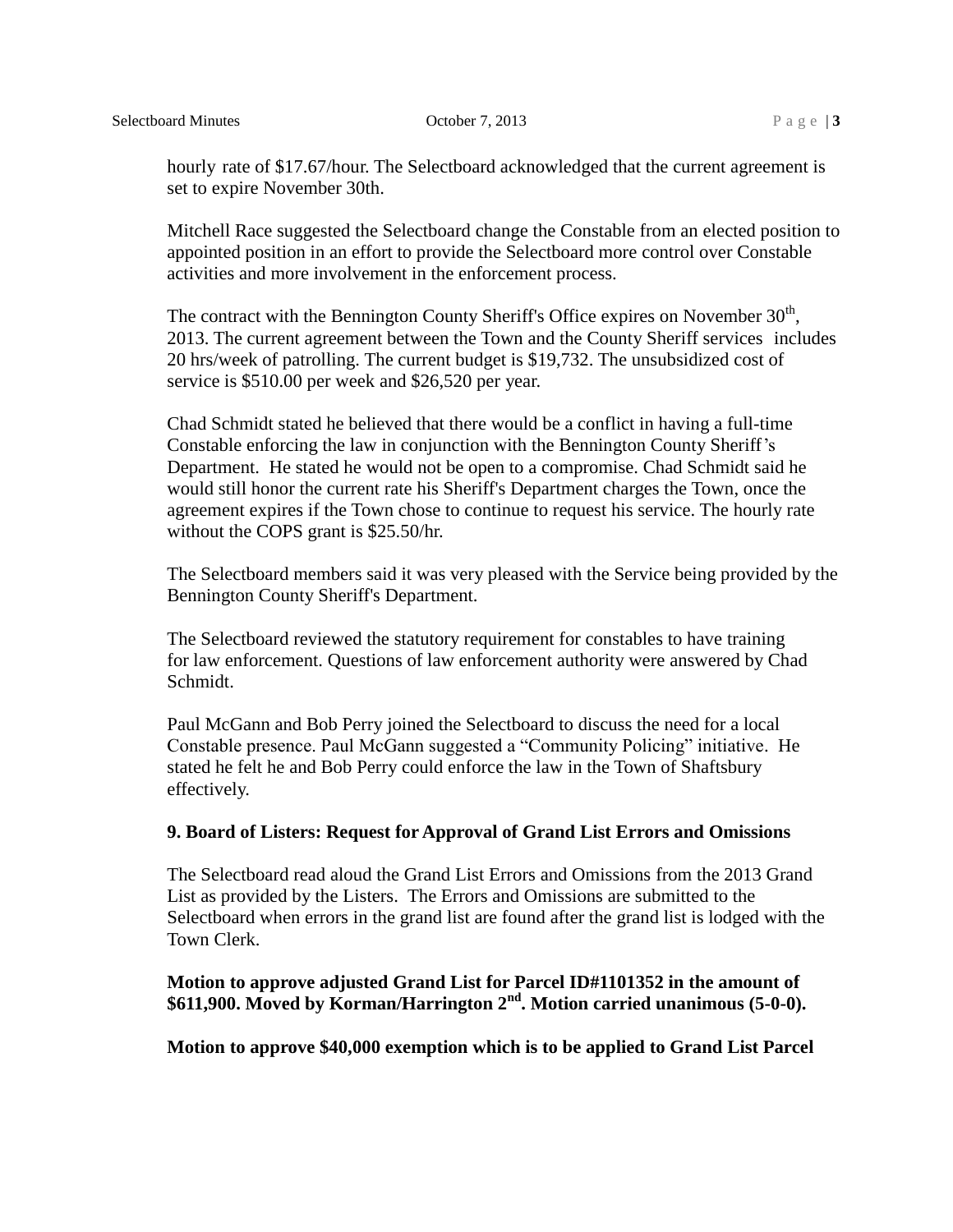# **ID#162266. Moved by Korman/Race 2nd. Motion carried Unanimous (5-0-0).**

**Motion to approve deed update to show land is 1 acre with a new grand list value of \$148,200 for Parcel ID#080203. Moved by Korman/Race 2nd. Motion carried unanimous (5-0-0).**

# **10. Appointment Policy (2nd Reading)**

Mitchell Race is currently working on developing the appointment policy for the Shaftsbury Planning Commission and Development Review Board. The Board's reading of the proposed policy was the  $2<sup>nd</sup>$  of three readings. Carl Korman noted that his suggested modifications did not appear in the version being discussed. Mitch Race will circulate the correct version.

The Selectboard announced that a reading of the full policy with updated corrections will be added to the October  $21<sup>st</sup>$  Selectboard agenda.

# **11. Confirmation of Special Election on December 3rd**

The Selectboard discussed the upcoming voting deadlines for the vote on the proposed Town Garage. The Selectboard discussed the need to have the bonding resolution, formal warning, and associated documents signed by October 21<sup>st</sup>, 2013.

The Selectboard reviewed the deadlines and necessary steps to be taken to have the Town Garage proposal officially on the ballot for the upcoming Town Elections. They acknowledged that the warning language is currently being reviewed

#### **12. Halloween Closure of Cleveland Avenue**

The Selectboard discussed the closure of Cleveland Avenue on October 31<sup>st</sup>, 2013. A vote was taken to formally close the street.

# **Motion to close Cleveland Avenue on October 31st, 2013 between the hours of 4:30 to 8:30 P.M. Moved by Carl Korman/Race 2nd . Motion carried unanimous (5-0-0).**

#### **13. VT Health Exchange**

The Selectboard reviewed and discussed information regarding health insurance plans offered on the VT Health exchange. Town Administrator Margy Becker acknowledged that she was personally reviewing the plans to better understand them. The Selectboard discussed costs associated with various plans. Karen Mellinger suggested feedback from Town employees is important in order to determine how much Town support would be